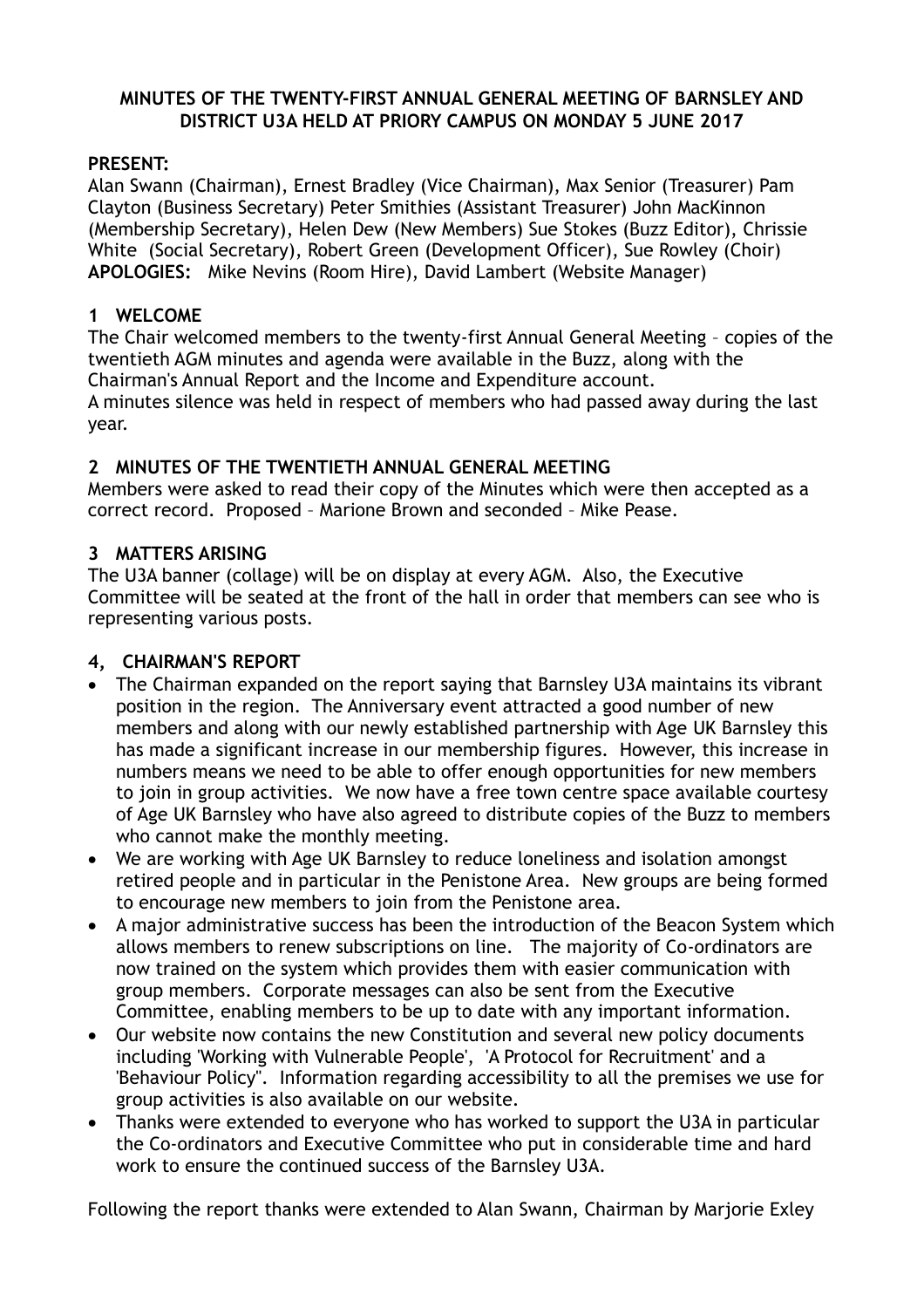for his continued dedication to the success of BU3A.

### **6 TREASURER'S REPORT (Max Senior)**

The accounts are made available in the latest edition of the Buzz. It has been a successful year financially and has enabled the Committee to agree a reduction in the annual subscription which is now £12. The Treasurer outlined this year's costs as follows: £3.50 capitation fee per member which goes to National, £3,000 pa for production of the Buzz, 20th Anniversary event £6,000. Members were reminded of the high cost of room hire and emphasised the need for Co-ordinators to inform Mike Nevins (Room Hire) when sessions are cancelled. The accounts were accepted as a true record – Proposed – Trudy Atkinson, Seconded – Peter Higginbottom.

# **7 BUSINESS SECRETARY'S REPORT (Pam Clayton)**

There were no issues to be reported at this point.

## **8 SOCIAL SECRETARY'S REPORT (Chrissie White)**

The raffle today had raised £107 and over the year this figure is over £1,000. Another successful year of social and Chrissie outlined future events which are detailed in the Buzz. As Chrissie is standing down this year she was presented with a bouquet along with thanks for all her hard work in the role of Social Secretary.

## **9. DEVELOPMENT OFFICER (Robert Green)**

- Robert Green and Helen Dew outlined the joint venture with Age UK Barnsley which has been initiated to address loneliness and isolation, in particular in the Penistone area where members found it difficult to travel to some of the venues for meetings. An appeal was made for help with people who can no longer get to groups. The Penistone Project now has four groups – Crown Green Bowling, Crafty Chats, Quilting and a Walking group. Also under consideration are Cricket, Eating Out, Indian Cookery, Board Games, and Cinema/Theatre. A meeting is scheduled for Friday 16 June to update members regarding this.
- A report regarding development is included in the current Buzz. Robert detailed prospective new groups – DIY, Family History – including capturing oral history, Literary Group (Beth Rudkin) Old Blowers 2 (Max Senior), Drama Group (Lynn Maloney), Memory Training (Alan Swann), Short Mat Indoor Bowling.
- Following on from a presentation at a recent meeting, the Digital Champions offer a course to equip people with the ability and confidence to use computers at home. 40 BU3A members have joined up to this course.
- TAFs (Third Age Friends) is now partly to be replicated by the One Club an interest sheet will be available at the July meeting (contact Vanda Outram for more information).

## **10 NOMINATIONS AND ELECTION TO EXECUTIVE COMMITTEE**

### **The Business Secretary read out nominations to Executive Committee:**

### Ernest Bradley – Vice Chairman

Pam Clayton – Business Secretary

The nominees for the Executive Committee were – Peter Smithies, John MacKinnon, David Lambert, Robert Green, Helen Dew, Michael Nevins, Sue Rowley, Margaret Saxton

A show of hands from the quorum of members present accepted the above as elected to the Executive Committee.

## **11 APPOINTMENT OF INDEPENDENT EXAMINERS OF ACCOUNTS**